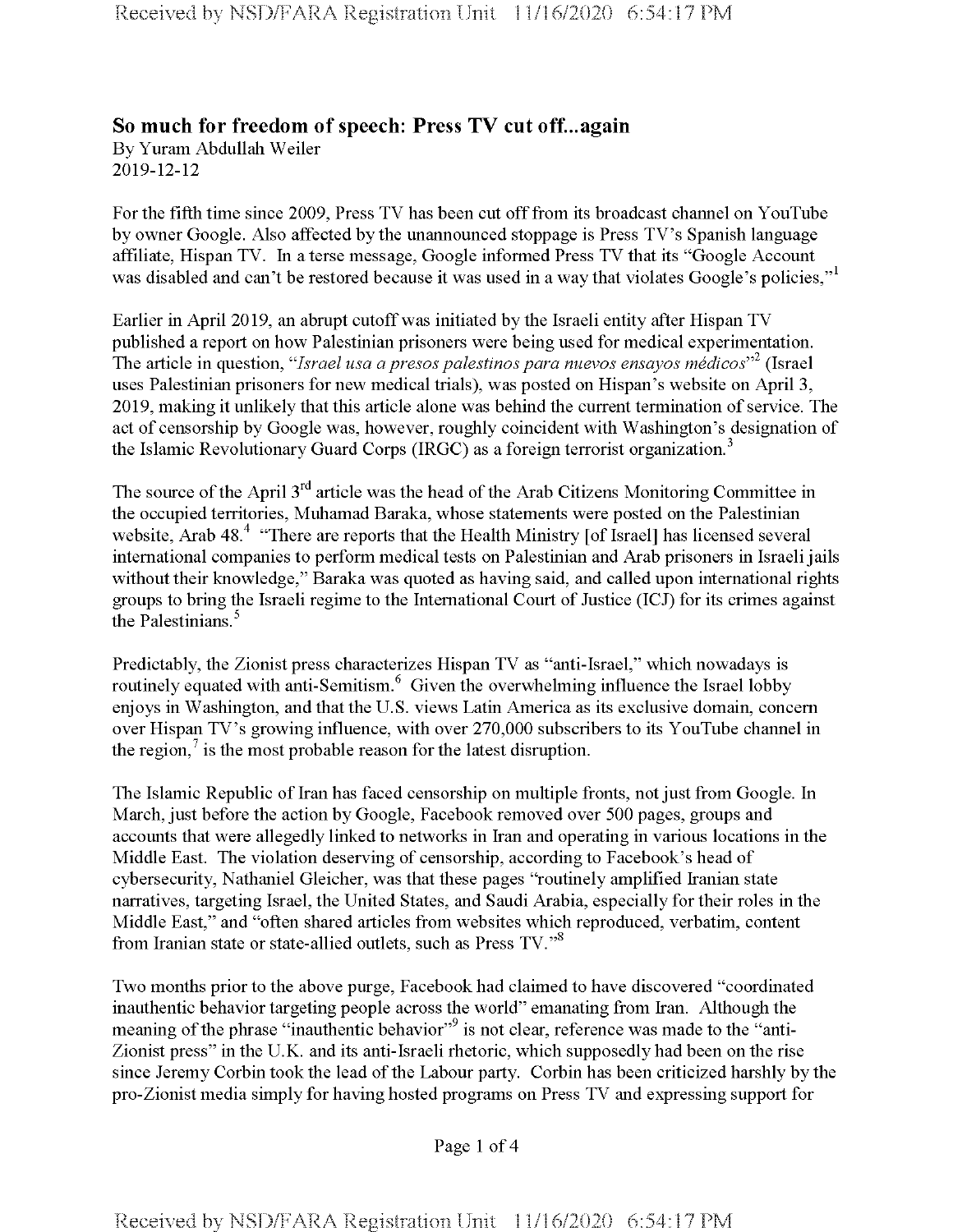Palestinians.10 Previously, Corbin had been vilified for attending a 2014 memorial ceremony for Palestinians who were killed in the 1985 Israeli airstrike on the PLO headquarters in Tunis.<sup>11</sup>

The most recent act of censorship committed by Facebook cybersecurity czar Gleicher for the nebulous crime of "inauthentic behavior" took place on October 21, 2019, when three separate networks of Facebook and Instagram accounts, pages and groups, claimed to have been linked to Iran, were taken down. "All of these operations created networks of accounts to mislead others about who they were and what they were doing," Gleicher wrote.<sup>12</sup>

However, based on the samples of content posted on these accounts, the objection most probably had originated in Tel Aviv. For example, one of the purged posts stated: "What Israel is doing to Palestinians is the textbook definition of terrorism. What Saudi Arabia is doing to Yemen is the textbook definition of genocide. And the role the United States is playing is the textbook definition of being the biggest sponsor of terrorism on earth." Another post read, "The IDF openly admits that it is now targeting populated civilian areas in Gaza 'so residents feel the price of the escalation and demand explanations from Hamas.' You cannot make this stuff up."<sup>13</sup>

The above actions by Facebook's Gleicher are overt censorship. There is no "inauthentic behavior" about the posts, as can be seen by reading a 2019 Human Rights Watch report, which confirms that Israeli forces have targeted civilians protesting for Palestinian rights. "Officers repeatedly fired on protesters who posed no imminent threat to life," the report reads, "pursuant to expansive open-fire orders from senior officials that contravene international human rights law standards."<sup>14</sup> When it comes to posting the truth about Zionist atrocities, the censors immediately spring into action.

Following the censorship trail leads to a company called FireEye, a cybersecurity firm founded by Pakistani billionaire Ashar Aziz in 2004, headquartered in Milpitas, California and operating in 23 countries around the world.<sup>15</sup> Aziz, who worked for Sun Microsystems in the areas of cryptography, networking, network security and data center virtualization, invented a unique approach to deal with threats from highly stealth self-propagating malware for the U.S. Department of Defense.<sup>16</sup> CIA investment front firm In-Q-Tel announced a strategic partnership agreement with FireEye in 2009 under terms which were not disclosed.<sup>17</sup>

In 2010 FireEye expanded into the Middle East and appears to be concentrating on malware threats to the United Arab Emirates, Saudi Arabia, Egypt and others.<sup>18</sup> But this expansion by the firm may have been simply a cover for spying on Iran on behalf of the DoD, CIA and Mossad. In a recent report on a "suspected Iranian influence operation," FireEye noted that they had observed "inauthentic social media personas ... heavily promoting Quds Day, a holiday established by Iran in 1979 to express support for Palestinians and opposition to Israel." FireEye predictably suspected that these "inauthentic news sites and social media account clusters" were linked to "Iranian actors."<sup>19</sup>

A report by FireEye concluded that the activity observed was intended "to promote Iranian political interests, including anti-Saudi, anti-Israeli, and pro-Palestinian themes, as well as to promote support for specific U.S. policies favorable to Iran, such as the U.S.-Iran nuclear deal

Page 2 of 4

Received by NSD/FARA Registration Unit 11/16/2020 6:54:17 PM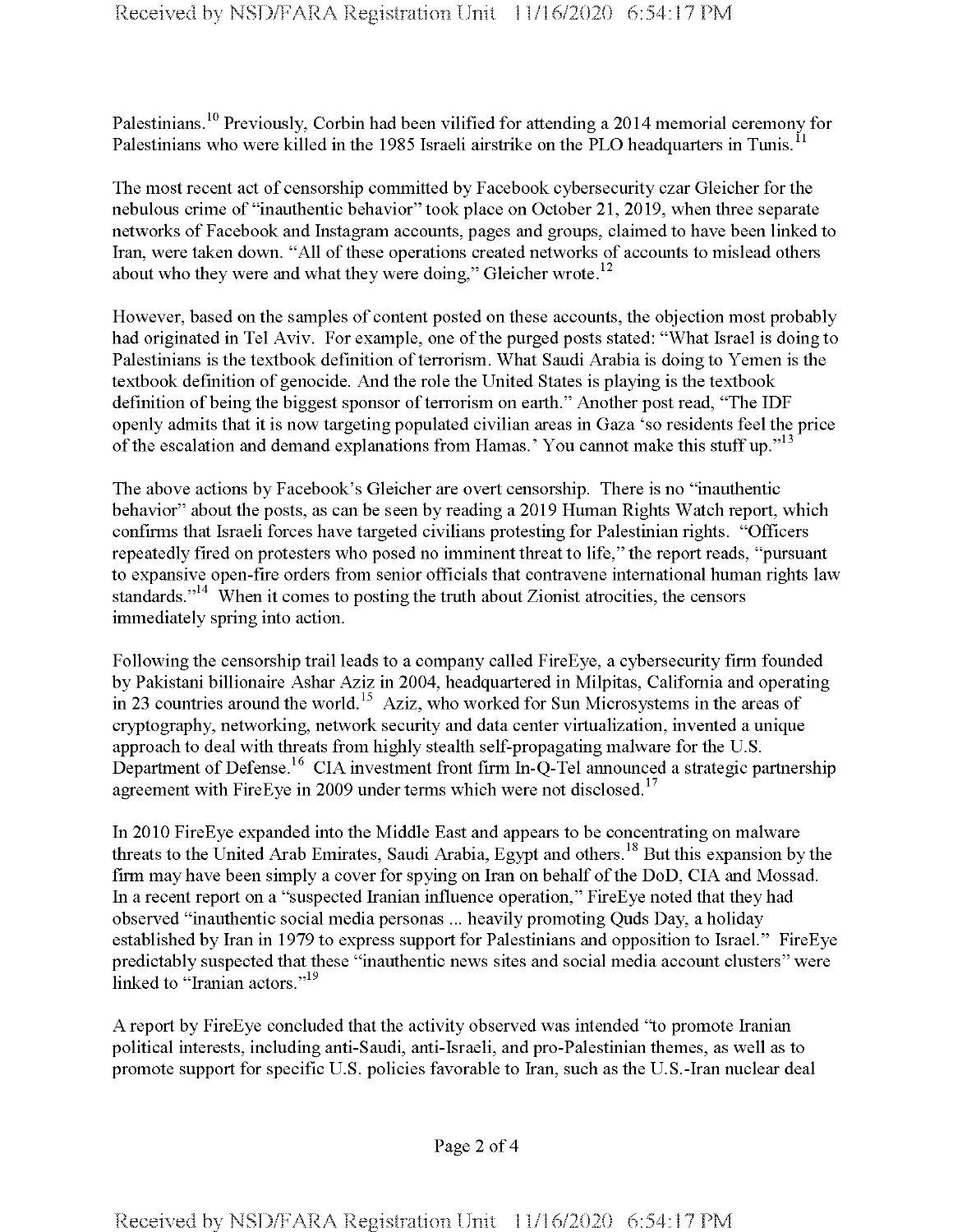(JCPOA)." Additionally, U.S.-based activity included "significant anti-Trump messaging and the alignment of social media personas with an American liberal identity."<sup>20</sup>

And it was FireEye that provided the tip to Gleicher about the accounts that exhibited the alleged "inauthentic behavior" on Facebook. "Based on a tip shared by FireEye, a US cybersecurity firm," he explained, "we conducted an internal investigation into suspected Iran-linked coordinated inauthentic behavior and identified this activity."<sup>21</sup> Likewise, FireEye was behind the tipoff to Google in August of 2018 that led the tech giant to wipe out 58 You Tube and other accounts reportedly linked to the Islamic Republic of Iran Broadcasting (IRIB). "We're grateful to FireEye for identifying some suspicious Google accounts," the firm said in a statement.<sup>22</sup>

While Google and Facebook zealously purge the accounts of factual sources on Islam, Iran or Palestinians like Press TV and Hispan TV, both of the tech giants appear to be platforms for Islamophobia. Over ninety percent of Islamophobic content on Facebook reported by one monitoring group remains,<sup>23</sup> and Google searches for information on Islam or sharia often yield anti-Muslim hate groups among the top results.<sup>24</sup> The principle of freedom of speech would appear to be upheld more rigorously for Islamophobes and Iranophobes than for Muslims.

## **Endnotes**

<sup>3</sup> "U.S. officially designates Iran's Revolutionary Guards a terrorist group," *Reuters,* April 15, 2019, accessed December 12, 2019, https://www.reuters.com/article/us-usa-iran/u-s-officially-designates-irans-revolutionaryguards-a-terrorist-group-idUSKCNlRRlBE.

Arab 48 website, https://www.arab48.com/.

<sup>8</sup> Zak Dofman, "Facebook Rips Out Iranian Network 'Targeting U.S., Israel And Saudi Arabia'," *Forbes*, March 23, 2019, accessed December 12, 2019, https://www.forbes.com/sites/zakdoffman/2019/03/26/facebook-detects-andremoves-fake-iranian-network-targeting-millions-of-foreign-citizens/#6c0b6082d787.

<sup>9</sup> Nathaniel Gleicher, "Coordinated Inauthentic Behavior Explained," *Facebook*, December 6, 2018, accessed December 12, 2019, https://about.fb.com/news/2018/12/inside-feed-coordinated-inauthentic-behavior/.

<sup>10</sup> Zak Dofman, "Facebook Rips Out Iranian Network 'Targeting U.S., Israel And Saudi Arabia'," ibid.

<sup>11</sup> "Jeremy Corbyn wreath row explained," *BBC*, August 15, 2018, accessed December 12, 2019, https://www.bbc.com/news/uk-politics-45196409.

<sup>12</sup> Nathaniel Gleicher, "Removing More Coordinated Inauthentic Behavior From Iran and Russia," *Facebook*, October 21, 2019, accessed December 12, 2019, https://about.fb.com/news/2019/10/removing-more-coordinatedinauthentic-behavior-from-iran-and-russia/.

<sup>13</sup> Nathaniel Gleicher, "Removing More Coordinated Inauthentic Behavior from Iran and Russia," ibid.

<sup>14</sup> "Israel and Palestine Events of 2018," in 2019 World Country Report, *Human Rights Watch*, accessed December 12, 2019, https://www.hrw.org/world-report/2019/country-chapters/israel/palestine.

Page 3 of 4

<sup>1</sup> "Google blocks Press TV, Hispan TV's YouTube accounts," *Tehran Times*, December 11, 2019, accessed December 12, 2019, https://www.tehrantimes.com/news/442943/Google-blocks-Press-TV-Hispan-TV-s-YouTubeaccounts.

<sup>&</sup>lt;sup>2</sup> "Israel usa a presos palestinos para nuevos ensayos médicos," *Hispan TV*, April 3, 2019, accessed December 12, 2019, https://www.hispantv.com/noticias/palestina/425135/israel-presos-carceles-medicamentos.

<sup>5</sup> "Israel usa a presos palestinos para nuevos ensayos medicos," ibid.

<sup>6</sup> "Google blocks Iranian site that says Israel experiments on Palestinian prisoners," *Times of Israel,* April 22, 2019, accessed December 12, 2019, https://www.timesofisrael.com/google-blocks-iranian-site-that-says-israelexperiments-on-palestinian-prisoners/.

<sup>7</sup> Zak Dofman, "Google Cuts YouTube Access For Iran's Press TV And Hispan TV 'Without Any Warning'," *Forbes*, April 23, 2019, accessed December 12, 2019, https://www.forbes.com/sites/zakdoffman/2019/04/23/googleblocks-iranian-state-tvs-youtube-and-gmail-after-anti-israel-propaganda/#bed4be777bd6.

<sup>&</sup>lt;sup>15</sup> "Why FireEye?" FireEye website, accessed December 12, 2019, https://www.fireeye.com/company.html.